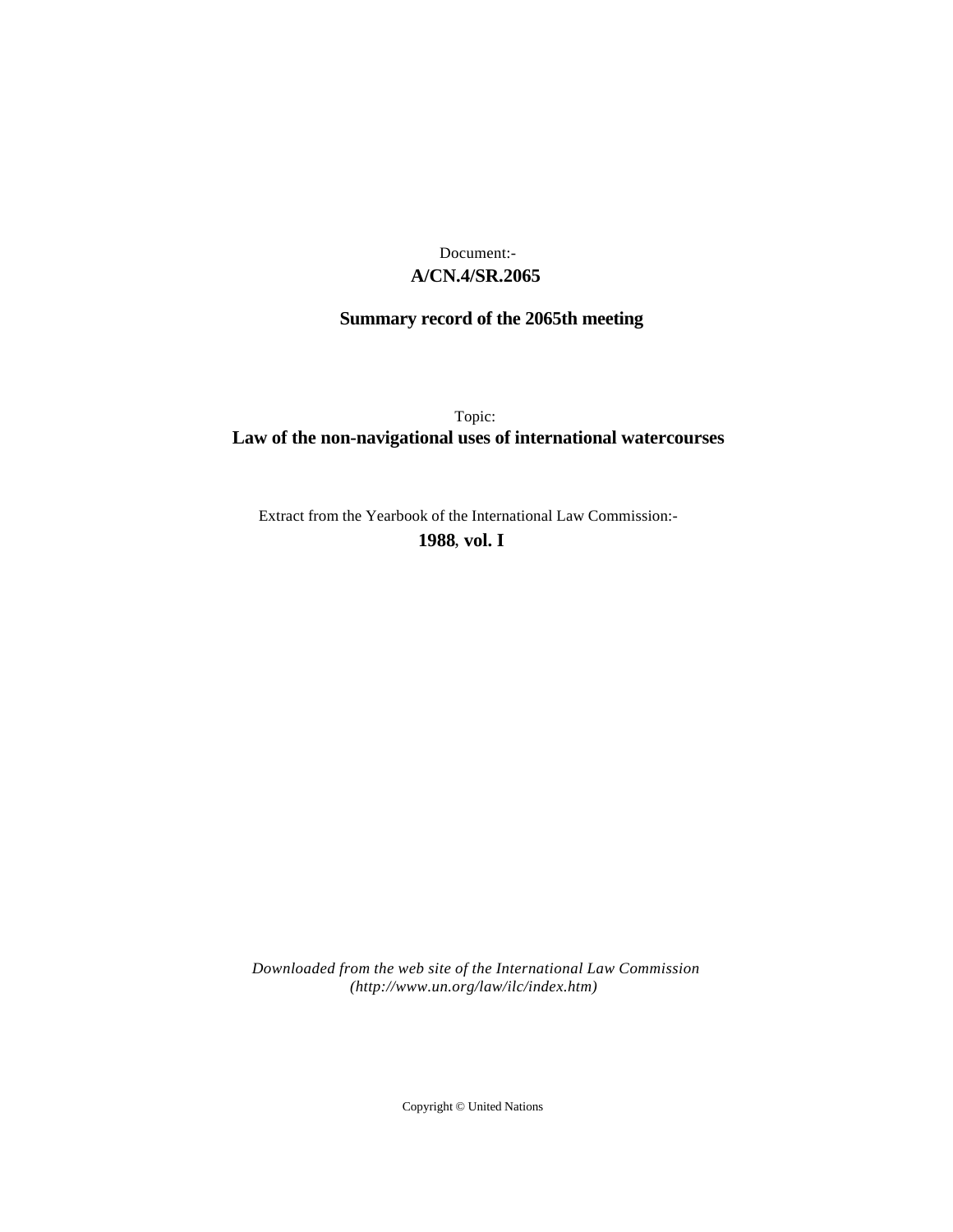required the regular exchange only of data and information that were "reasonably available", so that the State called upon to provide them was not required to make a special effort or incur much additional expense.

41. The possibility of an excessive accumulation of data had also been mentioned by Mr. Tomuschat (2051st meeting). In such a case, the State receiving the data could ask for an abatement of the flow. That problem would be dealt with in the commentary, if not in the body of the article.

42. He had prepared some preliminary drafts of commentaries on the articles which were before the Drafting Committee, and would be glad to supply any member with advance copies of the texts being processed by the secretariat.

43. Mr. Graefrath (2063rd meeting) had raised the question of the definition of "pollution" in paragraph 1 of article 16 [17] and its relation to the "appreciable harm" standard in paragraph 2 of that article. The definition in paragraph 1 spoke of "effects detrimental to human health or safety", which could include causing a headache—an effect falling far short of "appreciable harm". The same problem arose in other international instruments. For example, article 1, paragraph 1, of the 1982 United Nations Convention on the Law of the Sea, in its definition of "pollution of the marine environment" referred to the introduction by man of "substances or energy" resulting in "deleterious effects", such as harm to marine life or hazards to human heath. But article 194, paragraph 2, of that Convention required States to take measures to ensure that their activities were so conducted as not to cause "damage by pollution to other States and their environment". The concept of "damage by pollution" was rather similar to that of "harm" in article 16 [17], and the contrast between "damage" and "deleterious effects" was similar to that between "appreciable harm" and "effects detrimental to human health or safety". One way out of the difficulty might be to replace the expression "appreciable harm", in paragraph 2 of article 16 [17], by the word "pollution". He himself would prefer to retain the concept of "appreciable harm".

44. The question of reconciling the rules on the present topic with those on State responsibility had been raised by Mr. Barboza. That point would be dealt with in the commentary he was preparing for draft article 8 [9] (Obligation not to cause appreciable harm). If appreciable harm occurred, and the State of origin had exercised due diligence to avoid it, no responsibility was entailed. International responsibility arose for the State of origin only if it had not exercised due diligence.

45. It had been asked whether the present topic involved issues of responsibility for wrongful acts or of liability for lawful acts. It was perhaps attractive to say that the only duty of the State of origin was to pay compensation to the injured State. That approach, however, raised some serious questions. One could imagine an upper riparian State which, being rich, found it convenient to pay compensation in order to be able to pollute the watercourse, thereby causing harm to a lower riparian State, which received the compensation. The undesirable effect would be to force a pollution servitude upon the lower riparian State.

*The meeting rose at 1.05 p.m.*

## **2065th MEETING**

*Tuesday, 21 June 1988, at 10 a.m.*

*Chairman:* Mr. Leonardo DIAZ GONZALEZ

*later:* Mr. Bernhard GRAEFRATH

*Present:* Mr. Al-Khasawneh, Mr. Arangio-Ruiz, Mr. Barboza, Mr. Barsegov, Mr. Beesley, Mr. Bennouna, Mr. Calero Rodrigues, Mr. Eiriksson, Mr. Francis, Mr. Hayes, Mr. Koroma, Mr. Mahiou, Mr. McCaffrey, Mr. Njenga, Mr. Ogiso, Mr. Pawlak, Mr. Sreenivasa Rao, Mr. Razafindralambo, Mr. Reuter, Mr. Roucounas, Mr. Shi, Mr. Thiam, Mr. Tomuschat, Mr. Yankov.

**The law** of **the non-navigational** uses **of international** watercourses *{continued)* (A/CN.**4/406 and Add.l and 2,<sup>1</sup> A/CN.4/412 and Add.l and 2,<sup>2</sup> A/CN.4/ L.420, sect. C, ILC(XL)/Conf.Room Doc.l and Add.l)**

[Agenda item 6]

### FOURTH REPORT OF THE SPECIAL RAPPORTEUR *{continued)*

PART V OF THE DRAFT ARTICLES:

- ARTICLE 16 [17] (Pollution of international watercourse[s] [systems])
- ARTICLE 17 [18] (Protection of the environment of international watercourse[s] [systems]) *and*
- ARTICLE 18 [19] (Pollution or environmental emergencies)<sup>3</sup> (continued)

1. Mr. MAHIOU congratulated the Special Rapporteur on having adopted the method, in chapter III of his fourth report (A/CN.4/412 and Add.1 and 2), of presenting the problem and the sources in sections A and B, and the text of the draft articles in section C; that would enable the Commission to make a wellinformed decision on the proposed provisions.

2. He wished to respond to certain points raised by the Special Rapporteur. The first, which was referred to in paragraph (12) of the comments on article 16, concerned the relationship between the rule of equitable utilization (art. 6), the prohibition to cause appreciable harm (art. 8 [9]) and the obligation embodied in paragraph 2 of article 16, now under consideration. On that subject, the Special Rapporteur invited the Com-

<sup>&</sup>lt;sup>1</sup> Reproduced in Yearbook . . . 1987, vol. II (Part One).

<sup>2</sup> Reproduced in *Yearbook . . . 1988,* vol. II (Part One).

<sup>3</sup> For the texts, see 2062nd meeting, para. 2.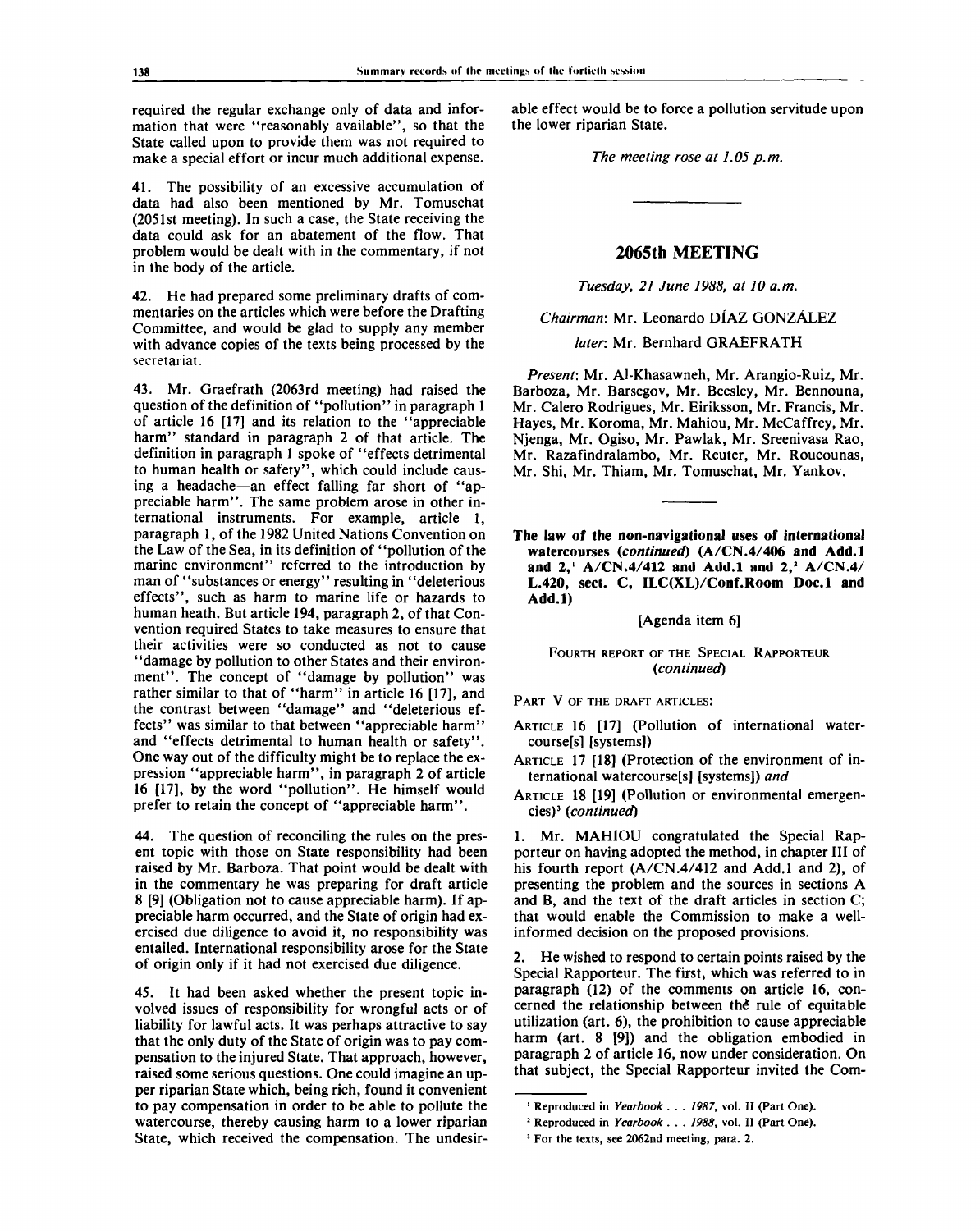mission to adopt a solution that recognized the importance of the prevention of pollution and the protection of the environment, irrespective of the decision it took with respect to the link between articles 6 and 8 [9]. If the Commission did not agree that there could be an exception to article 8 [9] on the basis of article 6, the problem was resolved, for in that case paragraph 2 of article 16 was merely a special application of the general prohibition to cause appreciable harm. Even if the position was reversed, the exception, according to the Special Rapporteur, would not operate for paragraph 2 of" article 16. In other words, appreciable harm would never be justified by equitable utilization. He agreed with that view, for in his opinion the exception under article 16 would preclude any satisfactory policy for the protection of the environment. It was also a matter of common sense, because pollution considerably restricted the uses of watercourses and, in particular, made them too costly for some developing countries owing to the expense involved in removing the pollution.

3. In paragraph (20) of the same comments, the Special Rapporteur sought the Commission's views on whether certain substances should be prohibited by means of lists of the kind referred to in paragraph 3 of article 16. Paragraph 3 embodied two closely related ideas: on the one hand, it contained a prohibition on the discharge of dangerous substances, which simply set forth in more concrete and precise terms the general obligation laid down in the previous paragraph; on the other hand, it indicated the procedure to be followed to give effect to that prohibition, namely, the establishment of lists of dangerous substances. It would be best, in his view, to provide for that procedure in general terms only, since details concerning the number and types of lists to be drawn up were more a matter for watercourse agreements.

4. His response to the question whether the provisions on pollution and protection of the environment should form a separate part of the draft was in the affirmative, for three reasons. First, the dangers of pollution were extremely serious, threatening most of the watercourses of the world. The subject could probably be dealt with throughout the draft, in the articles on the various uses of watercourses, but that would have the drawback of taking the edge off the problem instead of underlining how acute it was. Secondly, the other parts of the draft dealt solely with the rights and obligations of watercourse [system] States, whereas pollution could very well extend to third States or even to the international domain, including the common heritage of mankind; and in fact, part V applied as well to States other than watercourse States. Parenthetically, he awaited with interest the Special Rapporteur's reply to Mr. Ogiso's extremely interesting question (2064th meeting) regarding the relations between watercourse States and other States. Thirdly, as already noted by Mr. Bennouna *(ibid.)* and Mr. Yankov (2063rd meeting), once it was decided to draft comprehensive and detailed rules on the protection of the environment, a special part of the draft should properly be devoted to them. He had listened most carefully to the comments made on article 16 by Mr. Yankov, who, as chairman of the committee appointed at the Third United Nations Conference on the Law of the Sea to draft provisions on pollution and protection of the marine environment, was an expert in the matter. Those comments, as well as those Mr. Yankov would undoubtedly make on future draft articles, certainly deserved the Special Rapporteur's closest attention. Coming as he did from a country bordering on the Mediterranean, a semienclosed sea in a critical state almost entirely due to land-based pollution, particularly from rivers, he was particularly aware of the fact that, although pollution of watercourses was primarily the concern of riparian States, it could also affect a sea in its entirety—semienclosed and enclosed seas being especially vulnerable in that regard—and could thus, as he had already mentioned, affect third States.

5. With regard to the régime of responsibility provided for under paragraph 2 of article 16, since that paragraph laid down an obligation of due diligence, the responsibility attaching thereto was responsibility for wrongful acts. The polluting State was guilty of the violation of an obligation to prevent a certain occurrence, and that fell under article 23 of part 1 of the draft articles on State responsibility.<sup>4</sup> Mr. Barboza (2064th meeting) had in fact made a comment along the same lines. The Drafting Committee would no doubt find a way of removing the ambiguities in the present wording, to which Mr. Graefrath (2063rd meeting), among others, had referred.

6. He would not dwell on the problems of a separation between the various topics with which the Commission was concerned, but would revert to a question he had already raised (2048th meeting) concerning an obvious point of contact between responsibility under paragraph 2 of article 16 and liability for the consequences of lawful acts, which was Mr. Barboza's topic. To take the example he had cited in that connection, assuming that State A polluted the tributary of an international watercourse without, however, causing appreciable harm and thus without coming within the ambit of article 16– and that State B likewise polluted another tributary of that watercourse, what would be the position of State C, a riparian of the same watercourse, if the combination of both pollutions caused it appreciable harm? State C could not invoke the provisions of article 16 either against State A or against State B. Would responsibility be incurred in that case for harmful consequences arising out of lawful activities? It would seem reasonable. A problem of interpretation would then arise, however, for it could be argued that in such a case a special convention (on the uses of watercourses) would be superseded by a general convention (on liability for the consequences of lawful activities). He would be grateful for clarification on that point.

7. His misgivings with respect to the distinction between pre-existing pollution and new pollution had not been removed on reading Mr. Schwebel's conclusion, in his third report, which the Special Rapporteur cited in paragraph (10) of his comments. Mr. Schwebel had explained in a few lines that there was no point to the distinction but had not supported his conclusion with arguments that made it possible to form an opinion. The question the Commission should ask related more

<sup>4</sup> See 2062nd meeting, footnote 9.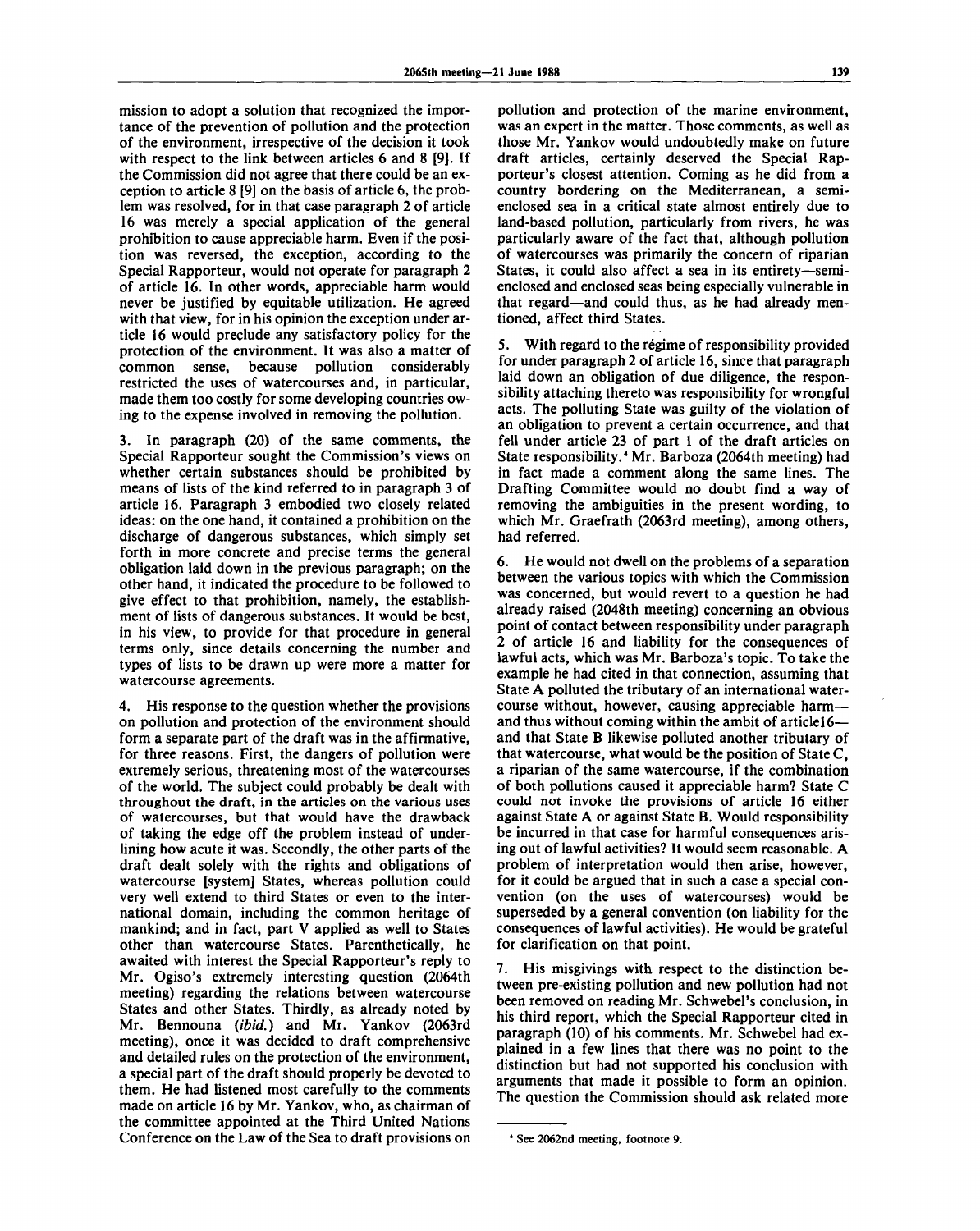to the choice between a comprehensive regime to combat pollution, involving both remedial and preventive aspects, and a regime geared solely to prevention. In the former case, the distinction was pointless, but in the latter it acquired full value. He would prefer the first choice for, in order to combat pollution effectively, both prevention and remedy were needed. At the same time, he recognized that prevention and remedial action involved the introduction of separate mechanisms, and that the draft should provide for collaboration between riparian States in reducing and eliminating pre-existing pollution under equitable and reasonable conditions.

8. In his report (A/CN.4/412 and Add.l and 2, para. 91), the Special Rapporteur declared his readiness to extend the coverage of the draft articles on pollution and protection of the environment. The views thus far expressed should encourage him in that path, in the greater interest of all States.

9. Mr. SHI said that rational utilization and conservation of water resources were questions that affected the very existence of mankind. Man could not live without water: measures were therefore needed to improve a situation that was deteriorating year by year owing to certain natural phenomena, population growth, and the destruction caused by man. For international watercourses, Principle 21 of the Stockholm Declaration, which imposed an obligation on riparian States not only to use watercourses in a reasonable and equitable manner but also not to cause harm to the environment, was of vital importance, and it was that principle which, together with the concept of sustainable development, should in the long term shape thinking on the subject.

10. Provisions relating to pollution and environmental protection should certainly be included in the draft articles. The Commission should not be troubled by the question whether a prohibition of pollution existed in general international law: the urgent needs of the international community called for a progressive development of the law, something that was within the Commission's mandate. In that connection, the paragraph of the report entitled "Our common future", prepared by the World Commission on Environment and Development, quoted by the Special Rapporteur in his report (A/CN.4/412 and Add.l and 2, footnote 249), was very pertinent. At the same time, however, account must be taken of the fact that, for various reasons, including technological possibility and availability of financial resources, the prevention, control, abatement and elimination of pollution and environmental depredation of international watercourses were no easy task for States and required long-term efforts.

11. With regard to article 16, he considered it necessary to incorporate a precise definition of pollution in the draft articles but, like some other members of the Commission, he would prefer the definition to be moved to article 1 (Use of terms), for reasons of coherence and also of consistency with the Commission's normal practice.

12. The proposed definition, unlike the definitions in some international agreements, did not mention the means whereby the pollution was produced. Personally, he did not believe it would be useful to specify the point,

first because, as the Special Rapporteur stated in paragraph (2) of his comments, the indication of the types of alterations envisaged covered the manner in which the pollution was produced, and chiefly because so broad a definition had the merit of filling in practically all gaps.

13. First of all, paragraph 2, which was the essence of article 16, did not prohibit pollution as such, for, as noted by the Special Rapporteur, contemporary international law did not bear out such a prohibition; it prohibited pollution only to the extent that pollution caused appreciable harm. The Special Rapporteur's view was that appreciable harm constituted the threshold of international wrongfulness. That would appear to mean that any breach of the obligation not to cause appreciable pollution harm gave rise to State responsibility based on fault. While there appeared to be no objection to laying down an obligation not to cause appreciable harm as such, the question nevertheless arose how to reconcile that rule with the rules on no-fault liability, on which Mr. Barboza was working. Actually, transboundary pollution harm to another watercourse State often stemmed from activities not prohibited by international law. If such harm could give rise to State responsibility, that would represent an exception to the rules formulated in the framework of no-fault liability, and it was doubtful whether such an exception would be proper or even feasible.

14. Secondly, it was difficult to understand the concept of "appreciable harm", in paragraph 2, in relation to that, in paragraph 1, of "effects detrimental to human health and safety", notwithstanding the Special Rapporteur's explanation that it was theoretically possible for such effects not to amount to appreciable harm. Once appreciable harm was objectively determined, responsibility might well play an important role in the abatement, control and elimination of pollution, but that might be too late from the point of view of the health of the population endangered by the polluted waters of a watercourse. From the moral standpoint, should not pollution producing effects detrimental to human health be prohibited outright? In any case, it was necessary to establish "black" and "grey" lists; if it was not deemed appropriate to include such lists in a framework instrument of a general nature, paragraph 3 should provide for an obligation on the part of watercourse States to negotiate such lists and to prohibit the discharge of any substance appearing on the "black" list.

15. Thirdly, for practical reasons, a distinction should be made between new and existing pollution, even though modern treaty practice tended rather to distinguish between different types of pollutants. Perhaps if both distinctions were made in the articles, they might prove more acceptable to States as a whole.

16. Fourthly, although the Special Rapporteur had adequately explained in his comments that the obligation not to cause appreciable harm constituted an obligation of due diligence, he himself had doubts regarding the propriety of linking the concept of due diligence with an international minimum standard to be expected of a "good government" or a "civilized State", a doctrine propounded by Pierre Dupuy that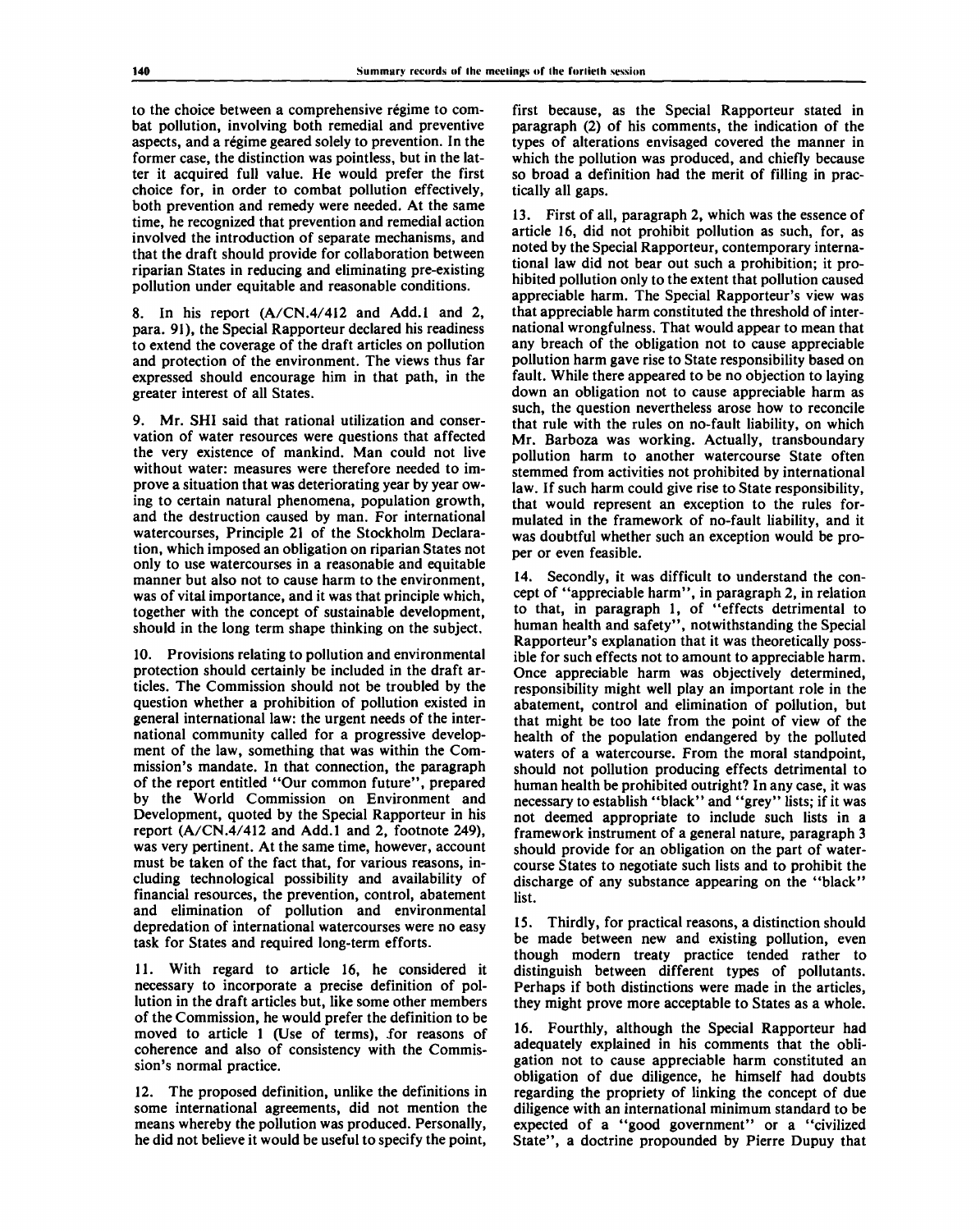was reminiscent of the controversial international minimum standard doctrine of traditional international law. The obligation to exercise due diligence would be more acceptable to States as a whole if it was linked to vigilance consonant with a State's degree of development.

17. Lastly, the Special Rapporteur was right not to regard the principle of equitable and reasonable utilization as a possible exception to the obligation not to cause appreciable pollution harm. Draft article 16 should be referred to the Drafting Committee for consideration in the light of the comments made by members of the Commission.

18. Mr. ARANGIO-RUIZ, after paying tribute to the Special Rapporteur's excellent work, said that he was always hesitant to speak on subjects like that of draft article 16, relating to the environment, because of the obvious difficulties of that matter at the international level. The subject was already complex at the national level, where the multiplicity of forms of pollution was fortunately offset by the existence of central and local authorities vested with all the necessary legislative, administrative and judicial powers to protect the environment, but the struggle against the scourge of pollution often seemed an almost desperate enterprise at the international level. More than in any other area, there was no comparison between the need for a universally accepted and enforced regulation on the one hand, and on the other, the legislative—and still more, the institutional—means available to adopt and implement adequate rules.

19. A very recent example had been provided by the 21 legal principles for environmental protection and sustainable development proposed by the Experts Group on Environmental Law of the World Commission on Environment and Development.<sup>5</sup> If the universal declaration and the convention on the environment and development contemplated by that Commission in its report, entitled "Our common future", were to draw on such vague and general concepts as the 21 principles in question, there was every reason to fear for "our common future", at least with regard to the environment. It was therefore gratifying to note that the Special Rapporteur had allocated a separate part of the draft articles to pollution and had submitted draft articles on the subject; he thus provided the Commission with an opportunity to give an example by framing texts that went beyond general principles and had the character and scope of genuine legal rules.

20. As to draft article 16 itself, Mr. Shi was right to say that it could be improved by placing greater emphasis on the progressive development of the law.

21. With regard to the character of the responsibility involved—construed in the sense of the English term "liability"—he agreed with Mr. Barboza, who had already expressed the idea in 1980 and 1981, an idea endorsed at the time by Mr. Reuter and Mr. Ushakov, that

paragraph 2 of article 16 should state an obligation of result, namely the obligation of every watercourse State to exercise due diligence to avoid causing appreciable harm to other watercourse States, to the ecology of the watercourse or indirectly to the marine environment.

22. Nevertheless, that obligation of due diligence did not seem sufficient, for how would the affected State prove that the conduct of the State of origin did not meet that criterion? The search for evidence, which was difficult enough in the national framework, could here come into conflict with the practically unsurmountable obstacles of independence and territorial sovereignty. Would the State of origin open its frontiers to permit the on-site investigations necessary to determine the degree of diligence it had, or had not, exercised? The rule which established responsibility thus ran the risk of remaining a dead letter. It was thus in the general interest, as well as in the interest of watercourse States, to improve the position of the affected State, perhaps by drawing on certain rules of internal law.

23. In the Italian Civil Code, for example, the aspects of responsibility covered by article 1384 of the French Civil Code—an old provision that was generally regarded as much too terse—were the subject of provisions that dealt in much greater detail with the various situations which, in France, had given rise to a case-law based on the said article 1384. Articles 2048 and 2050, which reversed the burden of proof *(onus probandi),* were particularly interesting in that respect. Article 2048, on the responsibility arising from the acts of minors, specified that parents, guardians and other persons in charge were not released from their responsibility for acts of minors in their care unless they could prove that they had been unable to prevent the occurrence of the act. Article 2050, relating to dangerous activities, specified that any person causing harm to another in the course of an activity that was either inherently dangerous, or hazardous because of the nature of the means employed to perform it, was obliged to make reparation, unless he could prove that he had taken all the measures calculated to prevent the harm. Admittedly, those rules still fell far short of strict responsibility, since they made express provision for exoneration by proof that due diligence had been exercised; they also fell far short of the rules embodied in the 1960 Paris and 1963 Vienna Conventions on the liability of operators of land-based nuclear installations, or of the similar rules of the 1962 Brussels Convention on the responsibility of operators of nuclear vessels.<sup>6</sup> They nevertheless had the merit, from the standpoint of justice and in terms of the general interest, of releasing the affected persons from the onus of proof and making the burden thereof rest on the persons who were in a position to assess the hazards and to take the appropriate measures to eliminate or reduce them.

24. A similar reversal of proof should be considered for paragraph 2 of article 16. That would enable the Commission, in addition to improving the wording of the article, to give a useful indication to those whose

<sup>5</sup>  *Environmental Protection and Sustainable Development: Legal Principles and Recommendations* (Dordrecht, Martinus Nijhoff, 1987); summarized in the reporl of (he World Commission on Environment and Development, "Our common future" (A/42/427), annex I.

<sup>&#</sup>x27; For the texts of the conventions cited in this paragraph, see IAEA, *International Conventions on Civil Liability for Nuclear Damage,* Legal Series No. 4, rev. ed. (Vienna, 1976).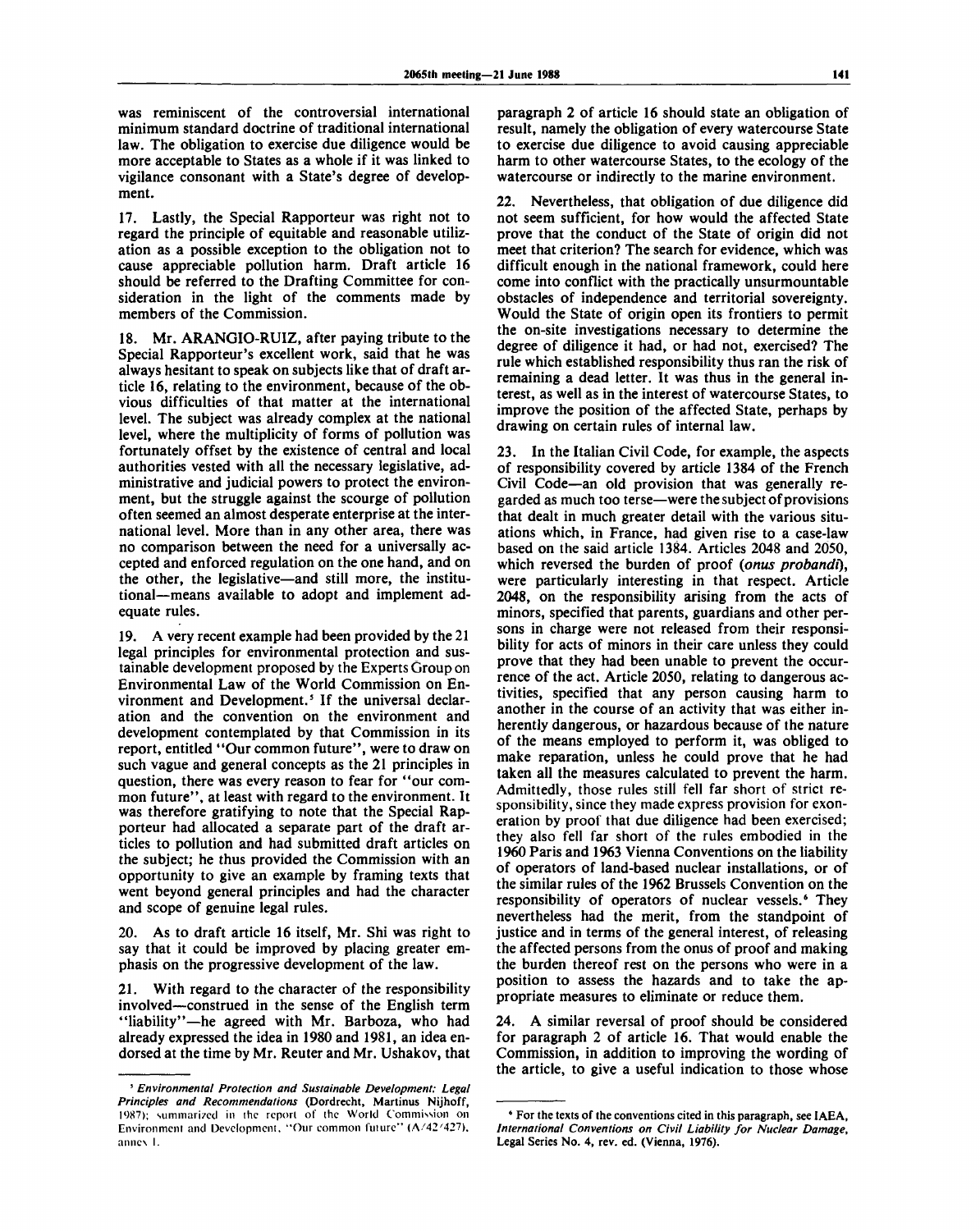task it would be to formulate the universal declaration and the convention on the environment advocated by the World Commission on Environment and Development.

25. With regard to the criterion of "appreciable harm", in paragraph 2 of article 16, while the adjective "appreciable" was the least controversial, it was nevertheless superfluous. The real issue was to determine whether harm had been done, and that was a matter for the natural sciences and technology. If harm existed, it was necessarily appreciable. The danger in using the adjective "appreciable" was that it made for restrictive interpretations of the obligation of result, interpretations that would inevitably end up by disregarding the phenomenon of creeping pollution, an example of which had been given earlier by Mr. Mahiou. Deletion of the adjective "appreciable", which also raised certain problems with respect to the distinction between new and existing pollution, would be useful. He requested the Drafting Committee to consider that suggestion both for paragraph 2 of article 16 and for the other provisions in which the word was to be found, for instance in article 8 [9].

26. Mr. REUTER, while commending the quality of the texts submitted by the Special Rapporteur, said that reading draft article 16 and hearing his colleagues' statements had filled him with something approaching dread. He would in no way deny the great importance of the problem of pollution, but the task facing the Commission was indeed a crushing and fearsome one. The question therefore was whether it should give part V of the draft articles the careful study it deserved or whether it should abide by the text already drafted, recognize its incomplete nature and pursue the work on pollution, yet dissociate it materially from the rest of the draft. If the Commission proposed to treat part V with all the requisite attention, it would find itself, as the Special Rapporteur had surely sensed in declaring his readiness to develop that part of the text, confronted with an extremely heavy task which would delay completion of the work on the topic. As Mr. Bennouna (2064th meeting) had said on the subject of the draft articles submitted, it was either too much or too little. While there was no question of abandoning the study of the problem of pollution, it was legitimate to doubt the wisdom of tying the immediate fate of the first 15 articles in with the drafting of the subsequent articles.

27. The very concept of pollution was neither simple nor obvious. The number of treaties concluded on the subject was very large—a welcome fact, but they were usually highly specific and limited in scope, either geographically or in terms of subject-matter. Again, could pollution problems be resolved in the same way in all foreseeable cases? For example, in his fourth report (A/CN.4/412 and Add.l and 2, footnote 207), the Special Rapporteur defined pollution as any alteration in the composition or quality of waters resulting from the introduction of substances, species or energy. The word "species" suggested that the quality of water was determined, *inter alia,* by the fish it contained. But would it be a case of pollution if a watercourse State placed in the watercourse a quantity of pike which later fed on fish being bred by another watercourse State? He

doubted it, noting in that connection that the drafters of the 1982 United Nations Convention on the Law of the Sea had taken care to refrain from juxtaposing fishing and pollution. Other hypotheses envisaged in the proposed definition, if carefully examined, could well give rise to similar difficulties.

28. The question of responsibility also raised a major problem; that was evidenced, as Mr. Arangio-Ruiz and Mr. Mahiou had pointed out, by the fact that the Commission had not yet decided on a precise terminology in the matter. In referring to Mr. Ago's definitions of the obligation of conduct and the obligation of result in connection with the topic of State responsibility, the Commission should not forget that in Mr. Ago's view the obligation of conduct was more binding on the State than the obligation of result inasmuch as it deprived the State, so to speak, of its choice of means. Yet some members placed a different interpretation on things, so that the obligation of conduct was transformed into the "duty of diligence". Unfortunately, the latter concept lacked precision, for it was generally possible to speak of "normal diligence" or "reasonable diligence in the light of the circumstances", but that was not the case in the particular field of pollution or of the environment. It was said, for example, that pollution became wrongful when it exceeded a certain threshold, which implied the existence of a quantified level of products, substances, or even heat units. But in that case, how did the obligation of conduct differ from the obligation of result?

29. From that point of view, the provisions of paragraph 2 of article 16 were not free from ambiguity. Taken literally, they imposed an absolute obligation of result based on the idea that wrongfulness in environmental matters consisted of the violation of the territorial sovereignty of another State. That had been the thesis of the late Robert Q. Quentin-Baxter, one that could not be completely rejected, since there were cases where it was necessary to impose a very strict obligation, for instance in the case of "immissions", to use the term employed by the publicist Hans Thalmann in his innovative thesis of 1951.<sup>7</sup> In the *Lake Lanoux* arbitration, the tribunal had taken the view that the construction of a dam did not create a particular hazard, but he wondered whether the tribunal would have approached the problem in the same way immediately after the catastrophic bursting of a dam. A specific standard of a very strict kind could well make a dam an "abnormal" hazard, as was the case with nuclear power stations. More generally, in a legal area still to be delimited, it was perhaps possible to establish an unconditional rule to the effect that strict State responsibility was incurred as a result of the mere fact of a phenomenon's extending beyond the State's frontiers.

30. The concept of obligation was just as ambiguous everywhere else it occurred in the text under consideration. How could it be established, for example, that a State had failed to observe the obligation to negotiate? The obligation was apparently a "slight" one, another nuance which mitigated the very principle on which the notion of obligation was based.

<sup>7</sup> H. Thalmann, *Grundprinzipien des modernen zwischenstaatlichen Nachbarrechts* (Zurich, Polygraphischer Verlag, 1951).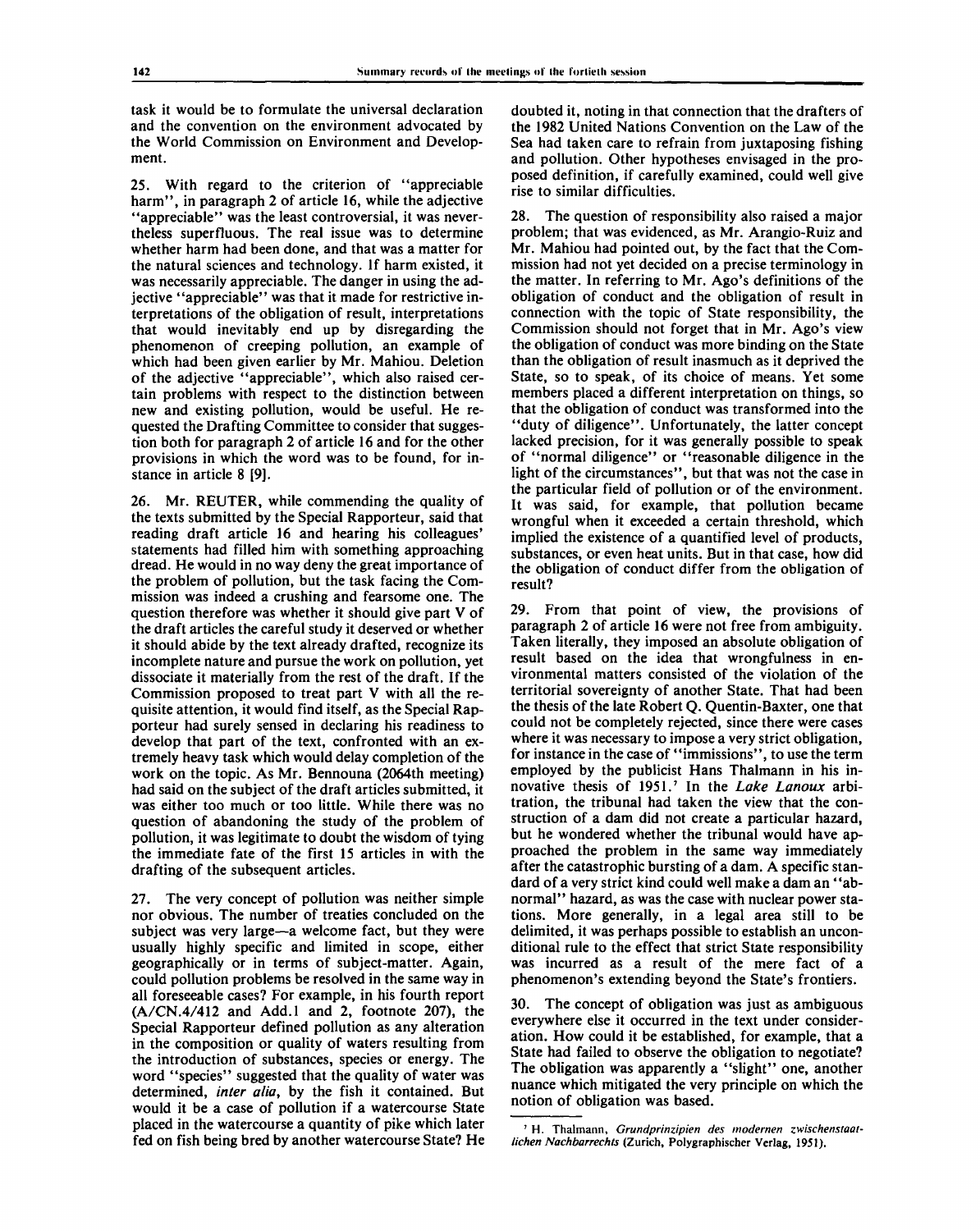31. It was surprising that no special rapporteur since 1963 had tackled the problem of causality in connection with State responsibility in the area under consideration. True, the problem was a difficult one and was made still more complex by the fact that it was not considered from the same angle by all national legislations. Paragraph 1 of article 16 spoke of "alteration . . . which results directly or indirectly from human conduct", and Mr. Ogiso (2064th meeting) had welcomed the word "indirectly" because in his view it covered situations such as pollution through shellfish, of which he had given an example. Under French law, the discharge into a river of a toxic product that would not kill fish but would eventually poison human beings when concentrated in the human organism would be considered a matter of causality which, because it was exclusive, was direct. Paragraph 1 would then apply, even in the absence of the word "indirectly". If the Commission intended to develop the concept of indirect responsibility, it would have to go a great deal further and take a step that should give it pause. For example, was there or was there not responsibility in the event of torrential rains leading to the pollution of a watercourse? The answer seemed obvious, and yet, if a State had stored a toxic product near the watercourse concerned and done so under less than perfect conditions, and if, as a result of the rain, the toxic product had been washed away and become mixed in with the waters of the river, the inescapable conclusion would be that the pollution had two causes. Surprisingly enough, no member of the Commission had so far raised the question of multiple causes.

32. Later on, in drafting the articles on reparation, the Special Rapporteur would have to tackle that aspect of responsibility. In any event, if the draft was to be consistent, the Commission would have to agree on a particular vocabulary and keep to it. In order to do so, it would have to decide upon the degree of effectiveness it wished to give to the provisions on pollution. The outcome of its work on the question of international rivers had been awaited so long that the Commission was, as it were, driven into a corner and forced to make a choice.

*Mr. Graefrath, First Vice-Chairman, took the Chair.*

33. Mr. BARSEGOV said he thought it perfectly legitimate for the Commission to concern itself with provisions on pollution in its work on the topic under consideration. However, the real point at issue was the means of preventing pollution, which had to be acceptable to States. For his part, he based his approach to the subject on the premise that the draft in course of preparation constituted a set of recommendations, or a framework agreement establishing general principles based on international practice in the matter.

34. Once again, therefore, it was necessary to consider the sources of the law on the non-navigational uses of international watercourses which the Commission was seeking to define. He was returning to that point because only a realistic and objective assessment of the available normative materials could ensure success for the Commission's work. It had been stated that 159 States had signed the 1982 United Nations Convention on the Law of the Sea, but how many States had ratified it six years later? Fewer than 40, and some major countries, whose conduct was decisive for environmental protection, were still not parties. It was therefore necessary to take account of the fundamental differences existing in legal situations: the problem of the utilization of international watercourses must be seen in terms of territorial jurisdictions, whereas that was not the case for the law of the sea. Realism required that the provisions contemplated should be considered in the light of the legal status of the areas concerned.

35. Protection of the marine environment was an established principle of international law. Unfortunately, the will for international regulation was inversely proportional to the extent of national sovereignty over specific marine areas: the approach to protection of the high seas was different from that concerning protection in the exclusive economic zone, and different again from that concerning territorial seas or internal waters. In the exclusive economic zone, for example, the coastal State's sovereign right to exploit the natural resources was conditional upon that State's duty to preserve the marine environment in accordance with its own environmental policies. Thus the coastal State's laws and regulations became mandatory for other States in the zone, while the coastal State itself was not subject to any control. The situation was still worse in the case of territorial or internal seas: there, the coastal State could use its own rules to remove foreign competition from its ports. The question thus arose of the coastal States' respect of their duty to protect the quality of the territorial and internal waters, which formed part of the world ocean, whereas pollution from land-based sources was exempt from international regulation, although, as had been pointed out, such pollution represented 80 to 90 per cent of all marine pollution. The harsh reality was that, in that domain, States seemed particularly lacking in the will to exercise selfdiscipline.

36. It was also difficult to agree with the increasingly widespread tendency to consider that the entire contents of conventions which had not yet entered into force automatically constituted "custom". While customary norms were emerging more rapidly by reason of the interdependence of the contemporary world, the action of the mass media and the fact that agreements which had been signed but not ratified could be regarded as *opinio juris,* it was hardly correct to invoke the entire content of a convention that had not yet been ratified as a basis of customary law.

37. The section of the United Nations Convention on the Law of the Sea which had a direct bearing on the subject under consideration was that on pollution from land-based sources. Should the Commission take it upon itself to deal with a problem which the Third United Nations Conference on the Law of the Sea had been unable to resolve after 10 years of effort? In his view, such an initiative would have little chance of success.

38. In view of the Soviet Union's vast size and the large number of its watercourses, and given the importance of State practice in the matter under consideration, he had devoted some study to the bilateral and multilateral agreements concluded between the Soviet Union and neighbouring countries. Under the multi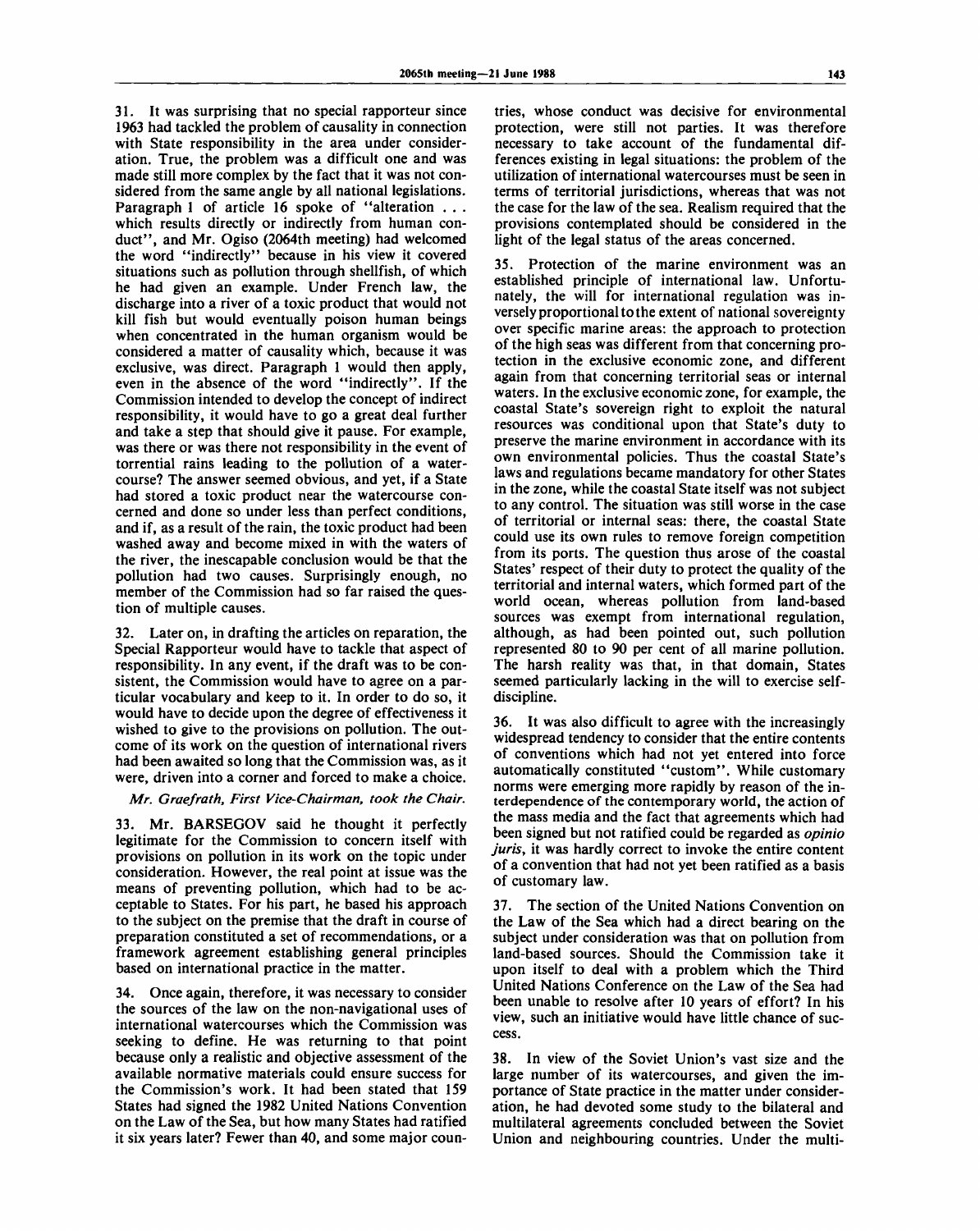lateral agreement on the protection from pollution of the waters of the river Tissa and its tributaries, " 'pollution' means a process which directly or indirectly causes the deterioration of the composition of properties of the waters. The waters are considered polluted if their composition or properties have been altered as a result of human activities and they have become partly or wholly unsuitable for any specific use". The definition of pollution, thus worded, covered both the introduction and the extraction of certain elements. The existence of pollution was determined on the basis of result, i.e. of alteration in the composition or properties of the waters resulting from human activity which rendered the water partly or wholly unsuitable for a given use. Thus the other criterion for evaluating pollution was the reduction or complete loss of the possibilities of using the water. Another agreement contained a definition, not of pollution, but of protection from pollution, in other words protection of the waters from the direct or indirect introduction of solids, liquids or gaseous substances or heat in quantities capable of deteriorating the waters' composition or properties in relation to the standards approved by the parties.

39. Another feature of practice which should not be ignored was that watercourse agreements did not speak of pollution in general and did not prohibit pollution completely; they established specific parameters for each particular watercourse which, for that reason, were not universally applicable. The point had been made that, without standards and criteria, it was impossible to combat pollution; in that connection, Mr. Beesley had remarked that standards should be flexible and adaptable and that, while having objective significance, they could vary in time and place. But in practice, the idea taken as the starting-point was that the conditions applicable to each watercourse corresponded to certain parameters which were established by agreement among the watercourse States themselves and which determined both the quality of the water at a specific time and the acceptable margin of alteration.

40. The same procedure must be applied with regard to lists of pollutants. He could not agree that such lists could be drawn up by the Commission or that they should be universally applicable; first, because such an operation required specialist knowledge and, secondly, because it would be impossible in practice to draw up an exhaustive list corresponding to the specific situation of all watercourses. As for selective lists, they would not meet the specific requirements of each particular watercourse. In fact, lists of pollutants could be drawn up by the watercourse States themselves on the basis of consultation and agreement among themselves. In his view, the text of paragraph 3 of article 16 should be drafted along those lines.

41. With regard to the legal import of those standards and lists, it could be understood only in the context of a particular interpretation of responsibility. But responsibility could take various forms, each based on different concepts. That was what created the impression that the Commission was groping without success, although in reality it had made progress, at least in respect of responsibility taken in the English sense of "liability".

42. How did the Special Rapporteur treat the question of responsibility for transboundary pollution? In paragraph (4) of the comments on article 16, he acknowledged that "it is doubtful that pollution, *perse,* of an international watercourse can be said to be proscribed by contemporary international law", going on to say: "Rather, it is when such pollution causes appreciable harm to another watercourse State that it becomes internationally wrongful." In other words, a watercourse State should not cause appreciable harm, through pollution, to another watercourse State or to the ecology of the watercourse, as stated in paragraph 2 of article 16.

43. According to the Special Rapporteur, the concept of appreciable harm as a criterion for evaluation constituted a factual standard, compliance with which could be objectively defined. Personally, he had doubts about the accuracy of that statement, for in regard to harm the dividing line between what was appreciable and what was not appreciable was extremely subjective. Any attempt to define the concept could only confuse the issue. In paragraph (4) of the comments, the Special Rapporteur explained that " 'appreciable' harm is harm that is significant—i.e. not trivial or inconsequential—but . . . less than 'substantial' ".It was difficult to see how that concept could be defined—although the real problem lay elsewhere.

44. The Special Rapporteur considered that, under paragraph 2 of article 16, a State in which the pollution originated could necessarily be held responsible for any appreciable harm caused by such pollution. Paragraph 2 dealt with "one of the" obligations to exercise due diligence in order to avoid causing appreciable harm. But what of the others? That question had not been answered. Like Mr. Barboza, the Special Rapporteur drew a distinction between responsibility for wrongfulness and causal responsibility, and introduced the concept of due diligence as the basis of responsibility. If a State clearly failed to exercise due diligence, it apparently violated an obligation. But if it acted with all due diligence, it did not violate an obligation, and the harm caused would be linked to events or factors independent of its will. In other words, the case would be one not of fault, but of accidental harm. The Special Rapporteur based his reasoning on the idea that the degree of diligence depended on the circumstances, and that the activity which had caused the harm, as well as the harm itself, should be foreseeable: the State knew or should have known that a given activity might result in pollution. That was one of the distinctions between that form of responsibility and what was termed, in English, liability.

45. The Special Rapporteur held that, in order to establish responsibility, it was necessary to consider the means employed by States to prevent pollution; and he proposed, among the other criteria to be applied in determining whether a State had fulfilled its obligations, an assessment of the diligence that could be expected of "a State acting in good faith". In the opinion of the Special Rapporteur, the degree of diligence also depended on the circumstances in which harm had occurred or might occur, and on the procedures for ensuring effective control. Moreover, the degree of diligence